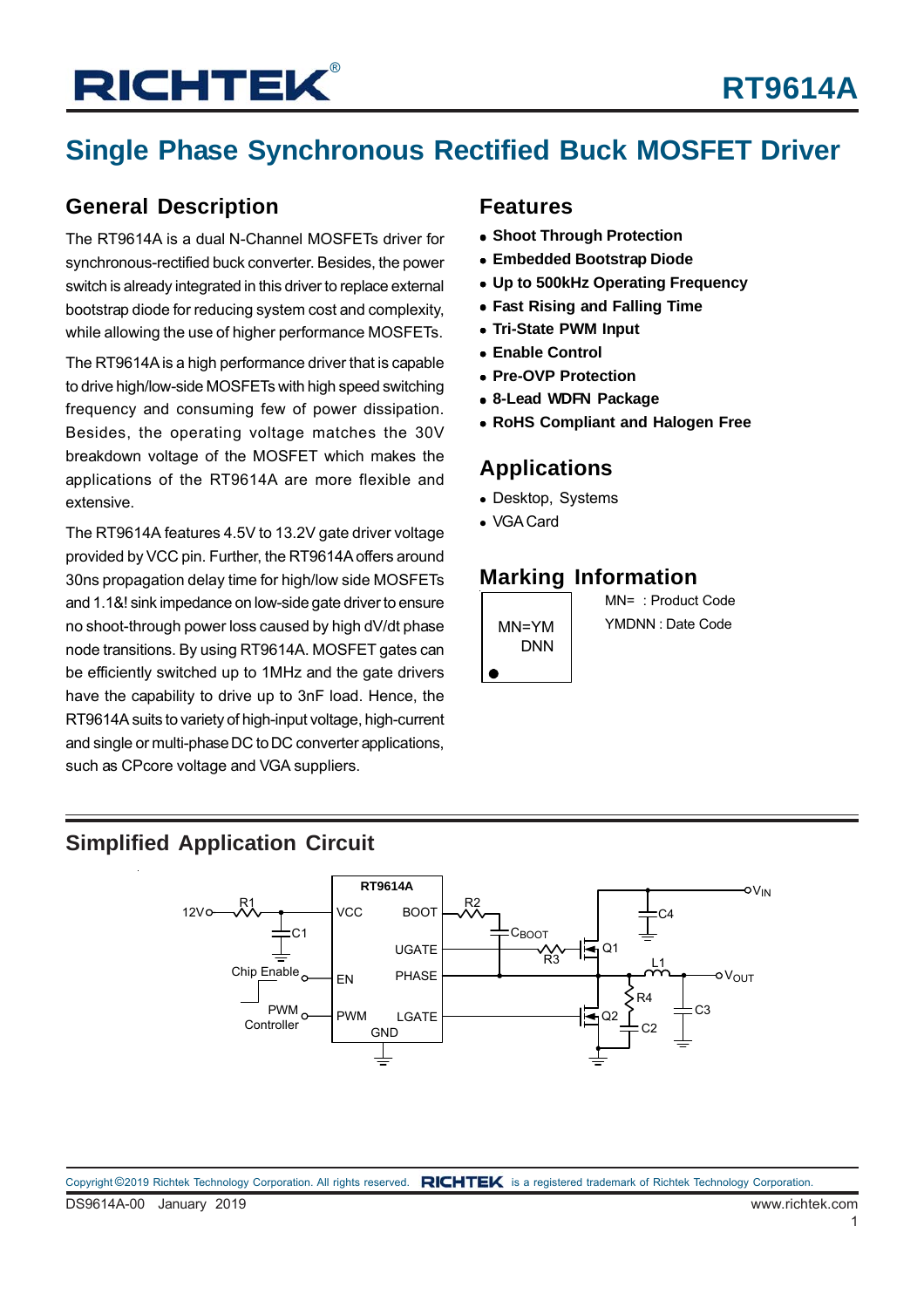

### **Ordering Information**

RT9614A<sub>D</sub>

Lead Plating System Package Type QW : WDFN-8L 3x3 (W-Type)

G : Green (Halogen Free and Pb Free)

Note :

Richtek products are :

- RoHS compliant and compatible with the current require ments of IPC/JEDEC J-STD-020.
- Suitable for use in SnPb or Pb-free soldering processes.

### **Pin Configuration**



WDFN-8L 3x3

| Pin No.                | <b>Pin Name</b>                                                                                                                                                                                                                                                                                      | <b>Pin Function</b>                                                                                                                                                                                                                                                                                                 |
|------------------------|------------------------------------------------------------------------------------------------------------------------------------------------------------------------------------------------------------------------------------------------------------------------------------------------------|---------------------------------------------------------------------------------------------------------------------------------------------------------------------------------------------------------------------------------------------------------------------------------------------------------------------|
| 1                      | <b>PWM</b>                                                                                                                                                                                                                                                                                           | The PWM signal input pin. The external PWM signal determines the both<br>UGATE and LGATE signals. Essentially, UGATE signal is complementary to<br>LGATE signal. If the PWM signal is operated at tri-state voltage, both of<br>UGATE and LGATE signals are turned off.                                             |
| 2, 9 (Exposed Pad) GND |                                                                                                                                                                                                                                                                                                      | Ground pin. All signals are referenced to this pin.                                                                                                                                                                                                                                                                 |
| 3                      | EN                                                                                                                                                                                                                                                                                                   | Enable control input pin (Active High). If the voltage of EN pin rises higher than<br>its threshold, the RT9614A is ready to work and the UGATE/LGATE is ready to<br>be controlled. If the voltage of EN pin falls below its falling threshold, the<br>RT9614A is shut down.                                        |
| 4                      | <b>VCC</b>                                                                                                                                                                                                                                                                                           | Supply voltage input pin. The VCC supplies power to the analog circuit of<br>RT9614A and the gate drivers. Place a bypass capacitor from this pin to GND<br>for noise immunity.                                                                                                                                     |
| 5                      | <b>LGATE</b>                                                                                                                                                                                                                                                                                         | Low-side gate driver output pin. Connect this pin to the gate of low-side<br>MOSFET. Notice, DO NOT connect the resistor $R_{C_1}$ between LGATE and<br>gate terminal of low-side MOSFET, otherwise it might cause undesired<br>shoot-through since the LGATE voltage is monitored for shoot-through<br>protection. |
| 6                      | <b>PHASE</b>                                                                                                                                                                                                                                                                                         | Connect this pin to the source of the high-side MOSFET and the drain of the<br>low side MOSFET. This pin provides the driving path of high-side driver.<br>Moreover, the PHASE pin is utilized to implement with Pre-OVP and<br>shoot-through protection.                                                           |
| 7                      | <b>UGATE</b>                                                                                                                                                                                                                                                                                         | High-side gate driver output pin. Connect this pin to the gate of high-side<br>MOSFET.                                                                                                                                                                                                                              |
| 8                      | Supply bootstrap capacitor output pin. The bootstrap capacitor is charged by<br>this pin while the low-side MOSFET is turned on. Therefore, the bootstrap<br>capacitor can provide the energy to turn on the high-side MOSFET. Connect<br>this pin through the bootstrap capacitor to the PHASE pin. |                                                                                                                                                                                                                                                                                                                     |

### **Functional Pin Description**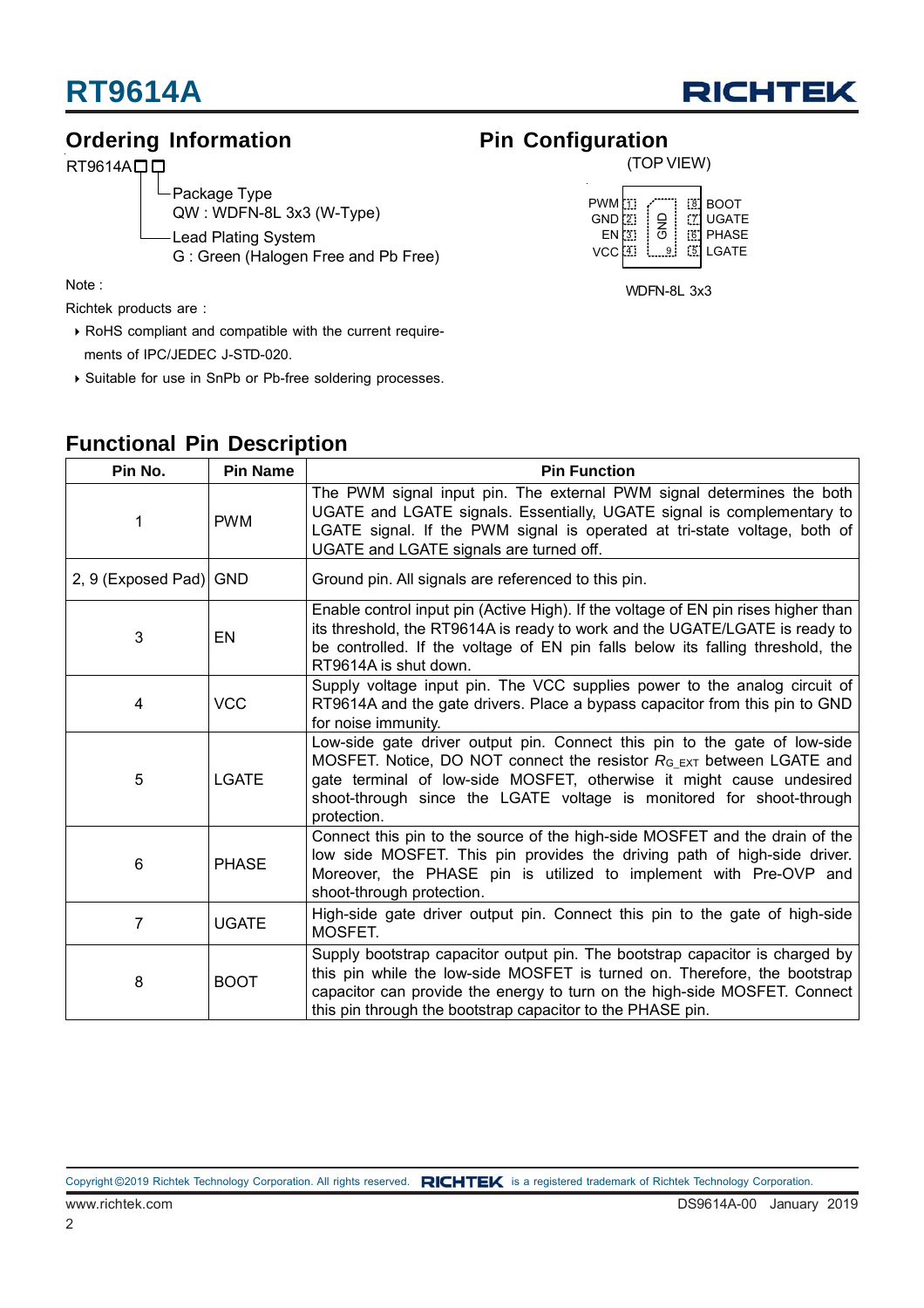### **Functional Block Diagram**



### **Operation**

#### **Supply Voltage**

The RT9614A can be utilized under VCC=5V or VCC=12V for different application fields, such as NB or desktop. The higher VCC means the higher driving voltage on UGATE and LGATE. In term of efficiency, the higher driving voltage leads to higher driver loss. However, the higher VCC benefits lower conduction loss on MOSFET. Hence, the choice of VCC=12V or 5V is a tradeoff to optimize the system efficiency.

#### **POR**

For preventing external MOSFET turned on as VCC is insufficient to drive the gate drivers, the RT9614A implements a POR circuit to keep the driver disable and external high/low-side MOSFETs in an off-state. During power on period, both gate drivers remain low status till VCC reaches to POR rising threshold, typical 4V. As VCC is above POR rising threshold and EN is in high status, the gate drivers are set by PWM input signal. During power off period, VCC falling, POR falling threshold is set to 3.5V (typ.). There is 500mV hysteresis region for preventing VCC raising or falling with very slow slew rate that might be miss-trigger gate drivers.

#### **PWM Operation Principle**

As the EN pin is in high status and VCC is over POR rising threshold, the gate drive outputs are defined by the PWM input. Referring to PWM timing diagram as shown in Figure 1, at the period of rising edge of PWM signal, the LAGET is forced to turn low and the non-overlap circuit starts to monitor LGATE voltage level. Once the LGATE is lower than 1.1V, the UGATE is turned on after propagation delay time. The same concept is also used in LGATE turn-on status. In the falling edge of PWM signal, the UGATE is turned off and voltage levels between UGATE and PHASE are monitored. If either of PHASE or UGATE-PHASE is lower than 1.1V, LGATE is turned on after propagation delay time for preventing shoot-through current event.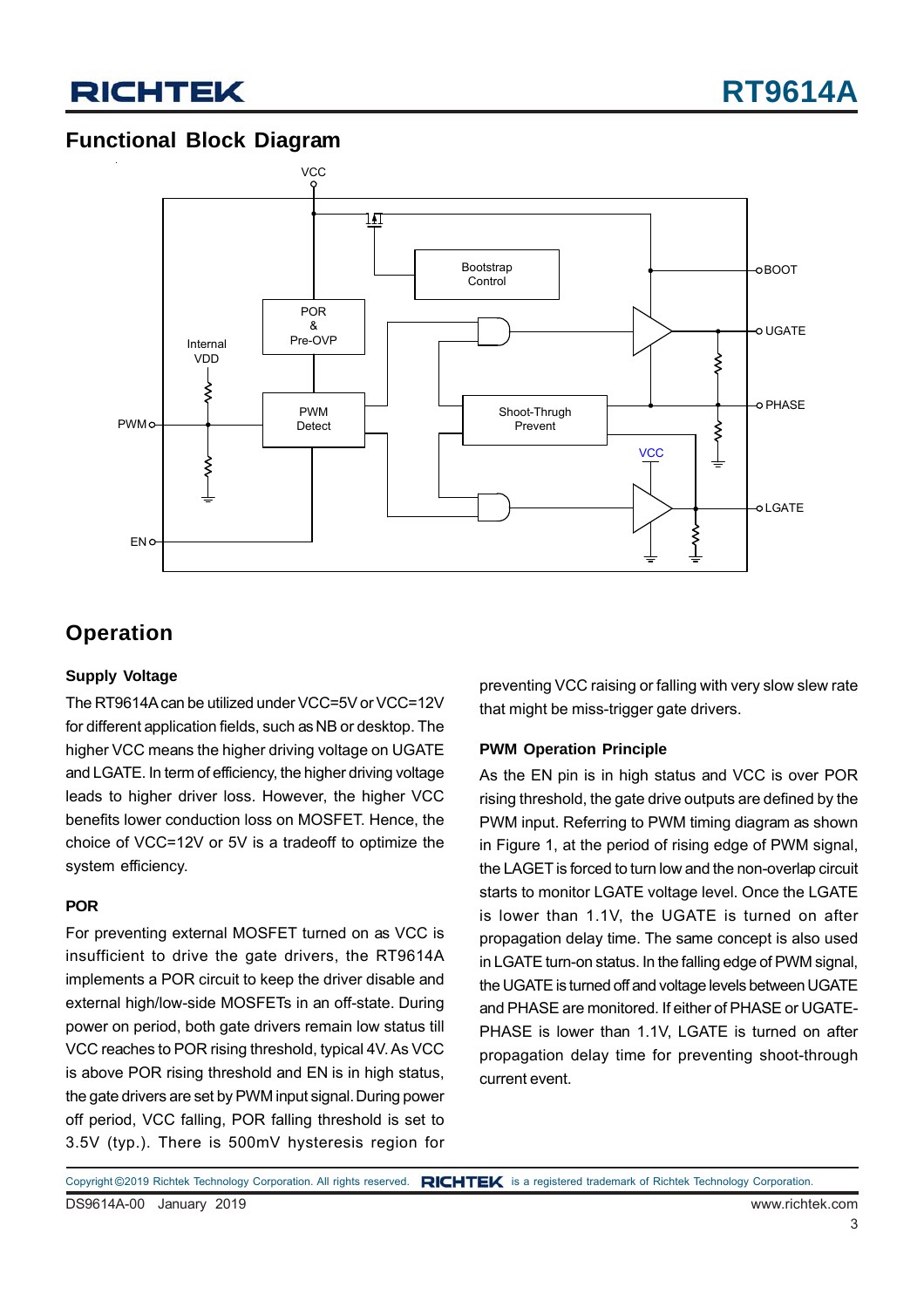



Figure 1. PWM Timing Diagram

#### **Tri-state PWM Input**

When PWM signal enters and remains within the tri-state window, the output drivers are disabled and both MOSFET gates are pulled and held low. Once PWM signal leaves the tri-state window, the shutdown state of output drivers is removed. If the PWM signal is left floating, the pin is kept around 1.8V by the internal divider and provide the PWM controller with a recognizable level.

Table 1 lists the logic of EN, PWM, LGATE and UGATE signals

| Signais |             |              |              |  |  |  |  |  |
|---------|-------------|--------------|--------------|--|--|--|--|--|
| EN      | <b>PWM</b>  | <b>LGATE</b> | <b>UGATE</b> |  |  |  |  |  |
| Low     | High or Low | Low          | Low          |  |  |  |  |  |
| High    | Low         | High         | Low          |  |  |  |  |  |
| High    | High        | Low          | High         |  |  |  |  |  |
| High    | Tri-state   | Low          | Low          |  |  |  |  |  |

**Table 1. Logic of EN, PWM, LGATE and UGATE Signals**

#### **Bootstrap Control**

For saving more high-side conduction loss, the voltage of BOOT-PHASE has to close to sourcing voltage VCC. Therefore, the diode of conventional bootstrap circuit is replaced by FET switch, featuring very low drop voltage, in RT9614A that is triggered by LGATE signal. Hence, the bootstrap capacitor is charged by VCC through lowside MOSFET turned on, and V<sub>CROOT</sub> is approximately equal to VCC.

#### **Enable and Disable**

The RT9614A includes an EN pin for sequence control (independent control). If the voltage of EN pin rises above rising threshold, 1.3V typical, the both UGATE and LGATE are enabled and defined by PWM signal. On the contrary, the RT9614A is shut down when the voltage of EN pin falls below its falling threshold.

#### **Pre-Overvoltage Protection**

For preventing any pre-bias voltage on output or short circuit across the high-side MOSFET before EN high, RT9614A applies a PREOVP function on PHASE pin. Before EN high status, PHASE pin voltage is monitored. If PHASE voltage is higher than PREOVP threshold, 2.7V minimum, LAGET is forced to pull high to discharged PHASE voltage. The coming Figure 2 shows the PREOVP operation principle during power-on period.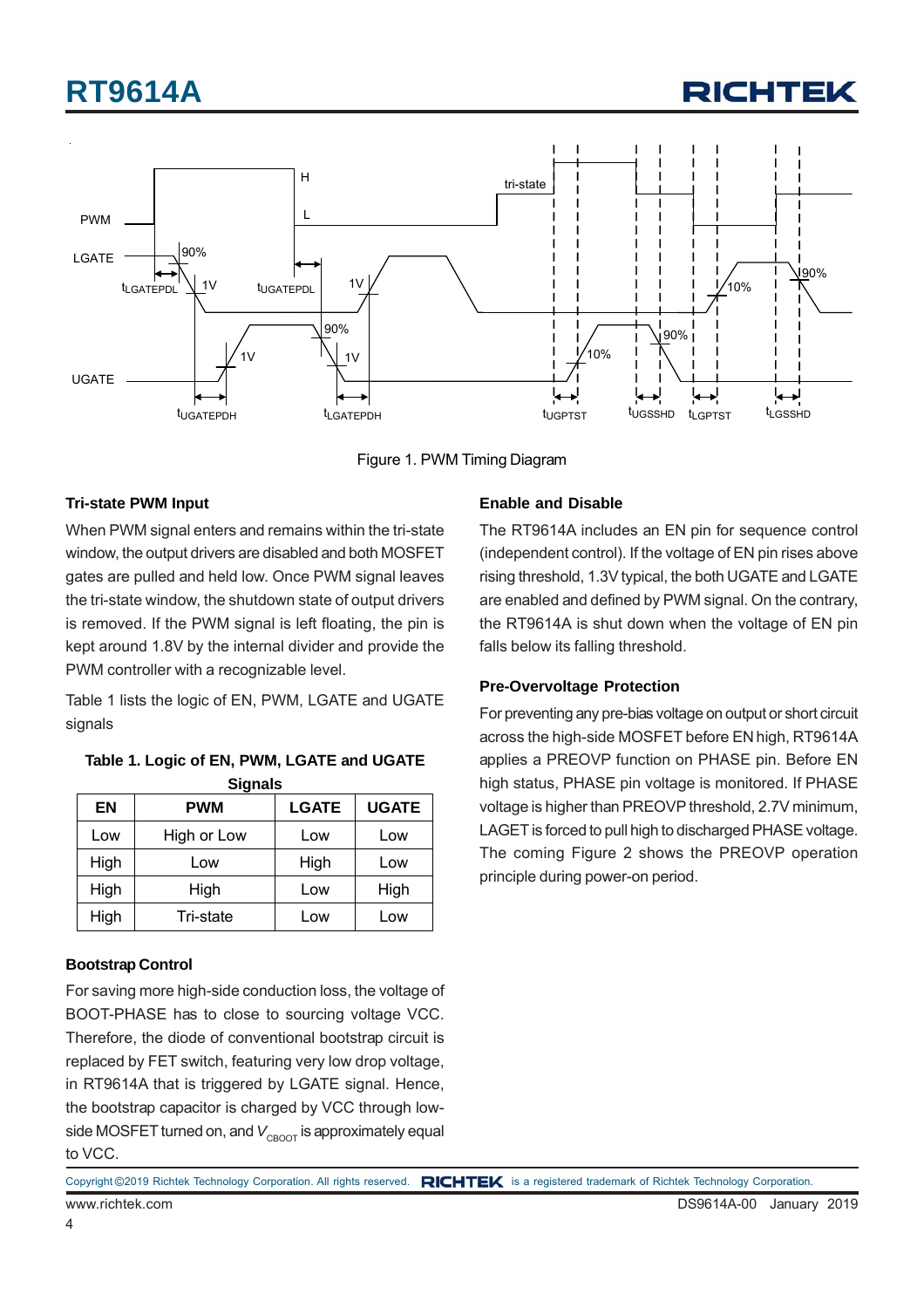



Figure 2. PREOVP Operation Principle

**PREOVP threshold** 

2.7V < PREOVP threshold <3V

Must follow the power-on sequence

VCC>VCC<sub>POR\_max</sub> is earlier than  $EN>EN$ <sub>rising</sub>

**Driver should connect to Controller** 

Driver EN connects to controller DRVEN. In this way, PREOVP can normally work in start-up and PS4.

#### **Shoot-through Protection**

To prevent overlap between UGATE and LGATE causing additional power losses or circuit damage, the non-overlap circuit is implemented in RT9614A. During the falling edge of PWM signal, UGATE begins to pull low (after propagation delay), and the non-overlap circuit monitors the voltages at the PHASE node, UGATE nodes (UGATE-PHASE). Before LGATE is pulled high, the non-overlap protection circuit ensures that the monitored voltages have been below 1.1V for shoot-through protection. Once the monitored voltage is lower than 1.1V, LGATE begins to turn high after propagation delay time finished. On the other hand, for avoiding shoot-through happening within rising edge of PWM signal, as PWM begins pulling high, LGATE is turned off. Further, the non-overlap circuit starts monitoring the LGATE node voltage. If the LAGET is indeed lower than 1.1V, UGATE is turned on after propagation delay time finished.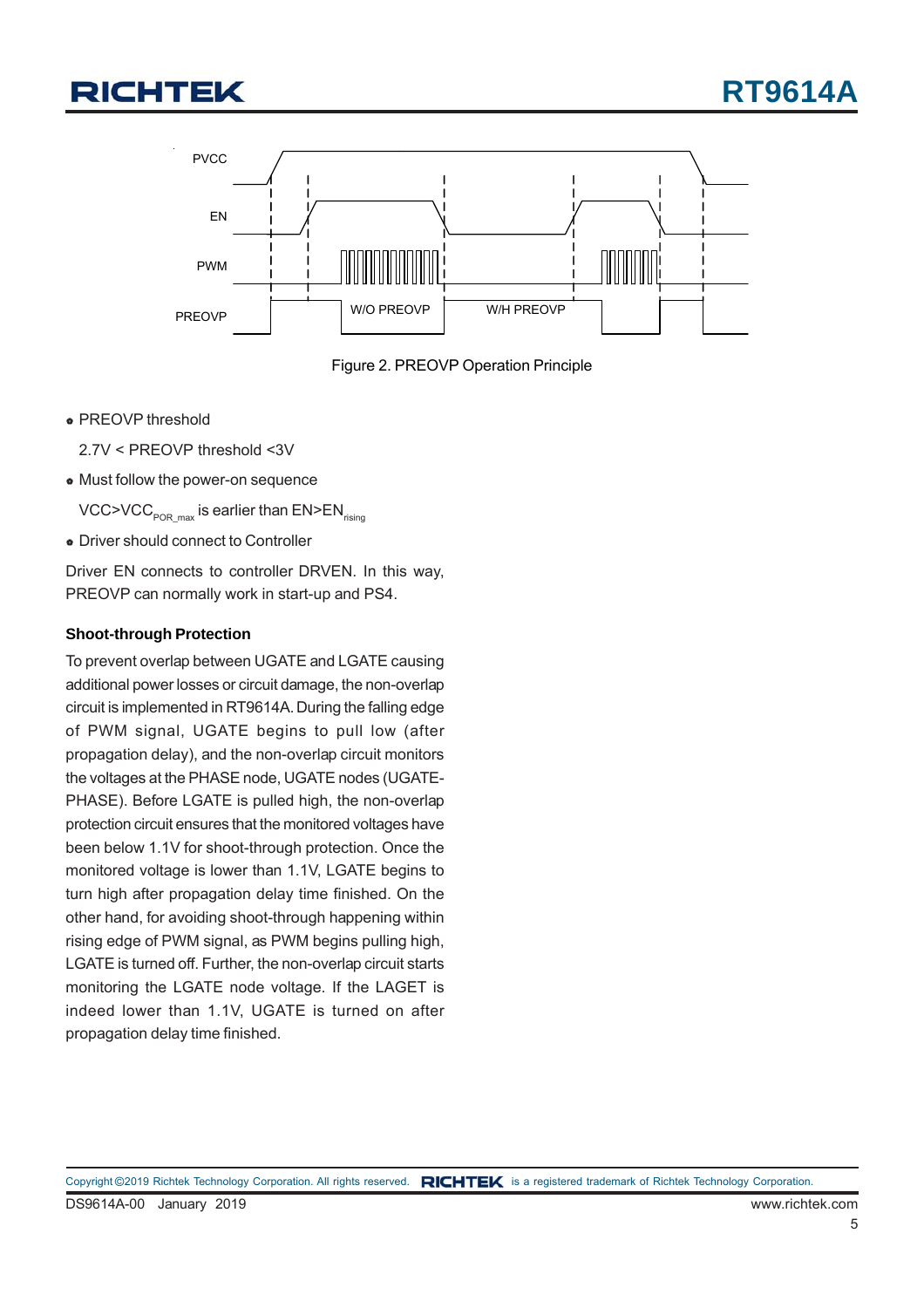

### **Absolute Maximum Ratings** (Note 1)

| • PHASE to GND                                 |  |
|------------------------------------------------|--|
|                                                |  |
|                                                |  |
| • LGATE to GND                                 |  |
|                                                |  |
|                                                |  |
| • UGATE to GND                                 |  |
|                                                |  |
|                                                |  |
|                                                |  |
| • Power Dissipation, $P_D @ T_A = 25^{\circ}C$ |  |
|                                                |  |
| • Package Thermal Resistance (Note 2)          |  |
|                                                |  |
|                                                |  |
|                                                |  |
|                                                |  |
|                                                |  |
| • ESD Susceptibility (Note 3)                  |  |
|                                                |  |

### **Recommended Operating Conditions** (Note 4)

### **Electrical Characteristics**

( $V_{CC}$  = 12V,  $T_A$  = 25°C unless otherwise specified)

| <b>Parameter</b>            | Symbol                | <b>Test Conditions</b>                      | Min | <b>Typ</b> | <b>Max</b> | <b>Unit</b> |  |  |
|-----------------------------|-----------------------|---------------------------------------------|-----|------------|------------|-------------|--|--|
| <b>Power Supply</b>         |                       |                                             |     |            |            |             |  |  |
| Power Supply Voltage        | <b>V<sub>CC</sub></b> |                                             | 4.5 | $-$        | 13.2       | V           |  |  |
| Power Supply Current        | <b>I</b> vcc          | $V_{\text{BOOT}}$ = 12V, PWM input floating | --  | 120        | $- -$      | μA          |  |  |
| <b>Power On Reset (POR)</b> |                       |                                             |     |            |            |             |  |  |
| POR Rising Threshold        | V <sub>PORR</sub>     | V <sub>CC</sub> rising                      | --  | 4          | 4.4        | v           |  |  |
| POR Falling Threshold       | V <sub>POR</sub> F    | V <sub>CC</sub> falling                     |     | 3.5        | $-$        | V           |  |  |
| <b>EN Input</b>             |                       |                                             |     |            |            |             |  |  |
| <b>EN Rising Threshold</b>  | <b>VENH</b>           |                                             | --  | 1.3        | 1.6        | V           |  |  |
| <b>EN Falling Threshold</b> | <b>VENL</b>           |                                             | 0.7 | 1          | --         | v           |  |  |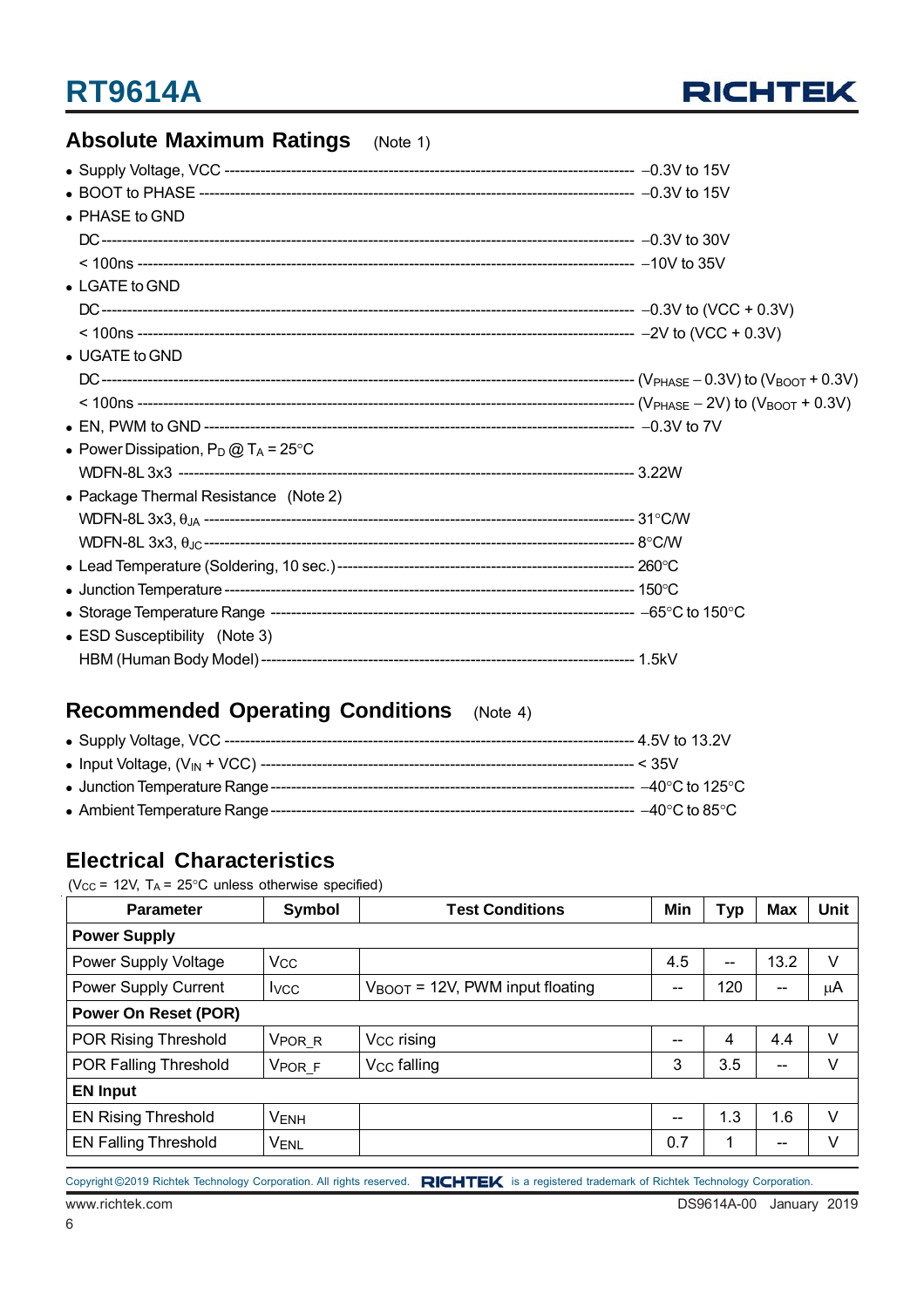| <b>Parameter</b>               | <b>Symbol</b>    | <b>Test Conditions</b>                                                           | Min                      | <b>Typ</b> | <b>Max</b>               | Unit     |
|--------------------------------|------------------|----------------------------------------------------------------------------------|--------------------------|------------|--------------------------|----------|
| <b>PWM Input</b>               |                  |                                                                                  |                          |            |                          |          |
| Maximum Input Current          | <b>IPWM</b>      | $PWM = 0V$ or $5V$                                                               | --                       | 160        | $\overline{\phantom{a}}$ | μA       |
| <b>PWM Floating Voltage</b>    | VPWM FL          | $PWM = open$                                                                     | $-$                      | 1.8        | $\overline{a}$           | $\vee$   |
| <b>PWM Rising Threshold</b>    | VPWM Rth         |                                                                                  | 2.3                      | 2.8        | 3.2                      | V        |
| <b>PWM Falling Threshold</b>   | VPWM_FTH         |                                                                                  | 0.7                      | 1.1        | 1.4                      | V        |
| <b>Timing</b>                  |                  |                                                                                  |                          |            |                          |          |
| <b>UGATE Rising Time</b>       | tugater          | 3nF load                                                                         | $-$                      | 25         | --                       | ns       |
| <b>UGATE Falling Time</b>      | tUGATEF          | 3nF load                                                                         | --                       | 12         | $-$                      | ns       |
| <b>LGATE Rising Time</b>       | <b>LGATER</b>    | 3nF load                                                                         | --                       | 24         | --                       | ns       |
| <b>LGATE Falling Time</b>      | <b>t</b> LGATEF  | 3nF load                                                                         | --                       | 10         | $-$                      | ns       |
|                                | tugatePDH        | $V_{\text{BOOT}} - V_{\text{PHASE}} = 12V$                                       | $-$                      | 35<br>$-$  |                          |          |
| <b>UGATE Propagation Delay</b> | tugatePDL        | see timing diagram                                                               | --                       | 22         | $-$                      | ns       |
|                                | <b>ILGATEPDH</b> | See timing diagram                                                               | $\overline{a}$           | 30<br>--   |                          |          |
| <b>LGATE Propagation Delay</b> | <b>ILGATEPDL</b> | See timing diagram                                                               | $-$                      | 8          |                          | ns       |
| EN to PWM Delay                | tENTOPWMDL       |                                                                                  | $-$                      | 3          | $-$                      | ns       |
| Tri-State to High Delay        | tugptst          |                                                                                  | --                       | 30         | $-$                      | ns       |
| High to Tri-State Delay        | tugsshp          |                                                                                  | $-$                      | 20         | $\overline{\phantom{a}}$ | ns       |
| Tri-State to Low Delay         | <b>t</b> LGPTST  |                                                                                  | --                       | 42         | $-$                      | ns       |
| Low to Tri-State Delay         | <b>t</b> LGSSHD  |                                                                                  | --                       | 15         | $-$                      | ns       |
| <b>Output</b>                  |                  |                                                                                  |                          |            |                          |          |
| <b>UGATE Drive Source</b>      | RUGATE_SR        | $V_{\text{BOOT}} - V_{\text{PHASE}} = 12V$ , $I_{\text{Source}} = 100 \text{mA}$ | $\overline{\phantom{a}}$ | 1.7        | $\overline{\phantom{a}}$ | $\Omega$ |
| <b>UGATE Drive Sink</b>        | RUGATE SK        | $V_{\text{BOOT}} - V_{\text{PHASE}} = 12V$ , $I_{\text{Sink}} = 100 \text{mA}$   | $-$                      | 1.4        | $\overline{\phantom{a}}$ | $\Omega$ |
| <b>LGATE Drive Source</b>      | RLGATE_SR        | $Isource = 100mA$                                                                | $\qquad \qquad -$        | 1.6        | $\overline{\phantom{m}}$ | $\Omega$ |
| <b>LGATE Drive Sink</b>        | RLGATE SK        | $Isink = 100mA$                                                                  | --                       | 1.1        | $-$                      | Ω        |

**Note 1.** Stresses beyond those listed under "Absolute Maximum Ratings" may cause permanent damage to the device. These are stress ratings only, and functional operation of the device at these or any other conditions beyond those indicated in the operational sections of the specifications is not implied. Exposure to absolute maximum rating conditions may affect device reliability.

- **Note 2.**  $\theta_{JA}$  is measured under natural convection (still air) at  $T_A = 25^\circ$ C with the component mounted on a high effectivethermal-conductivity four-layer test board on a JEDEC 51-7 thermal measurement standard.  $\theta_{\text{JC}}$  is measured at the exposed pad of the package.
- **Note 3.** Devices are ESD sensitive. Handling precaution is recommended.
- **Note 4.** The device is not guaranteed to function outside its operating conditions.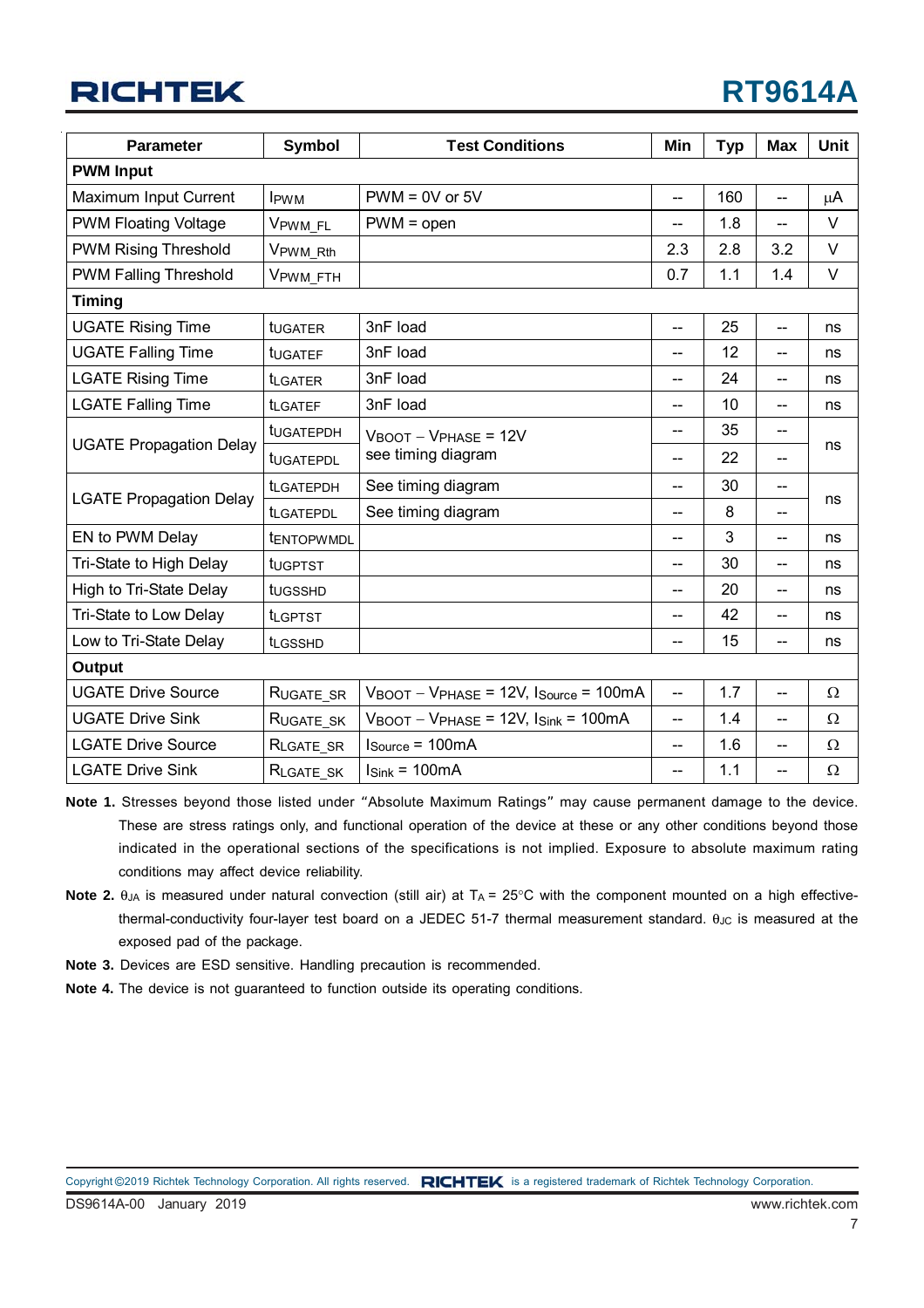

### **Typical Application Circuit**



### **Timing Diagram**

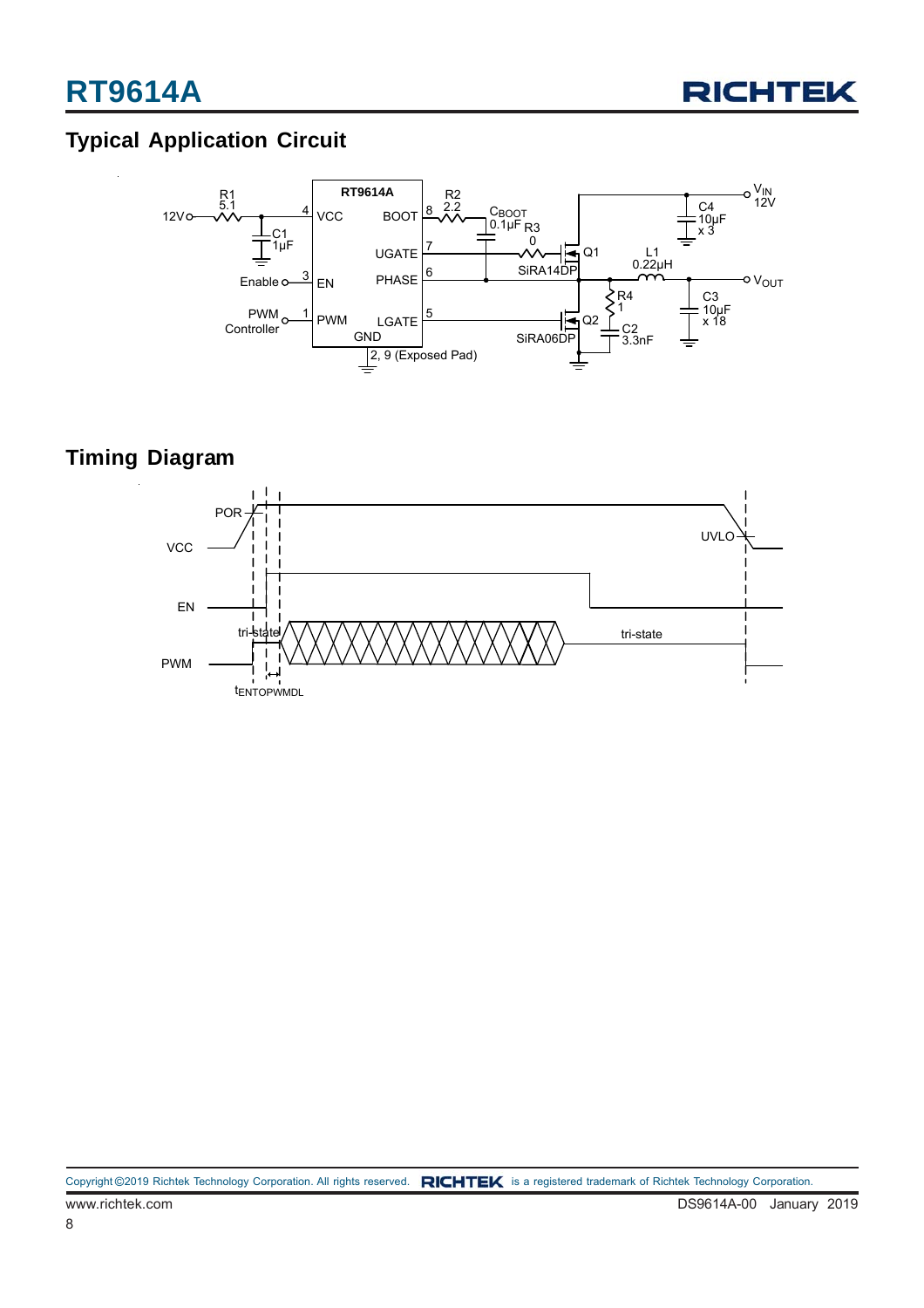### **Typical Operating Characteristics**

**RICHTEK** 













Copyright ©2019 Richtek Technology Corporation. All rights reserved. RICHTEK is a registered trademark of Richtek Technology Corporation.

UGATE (20V/Div)

PHASE (20V/Div)

LGATE  $(10V/Div)$ 

PWM (5V/Div)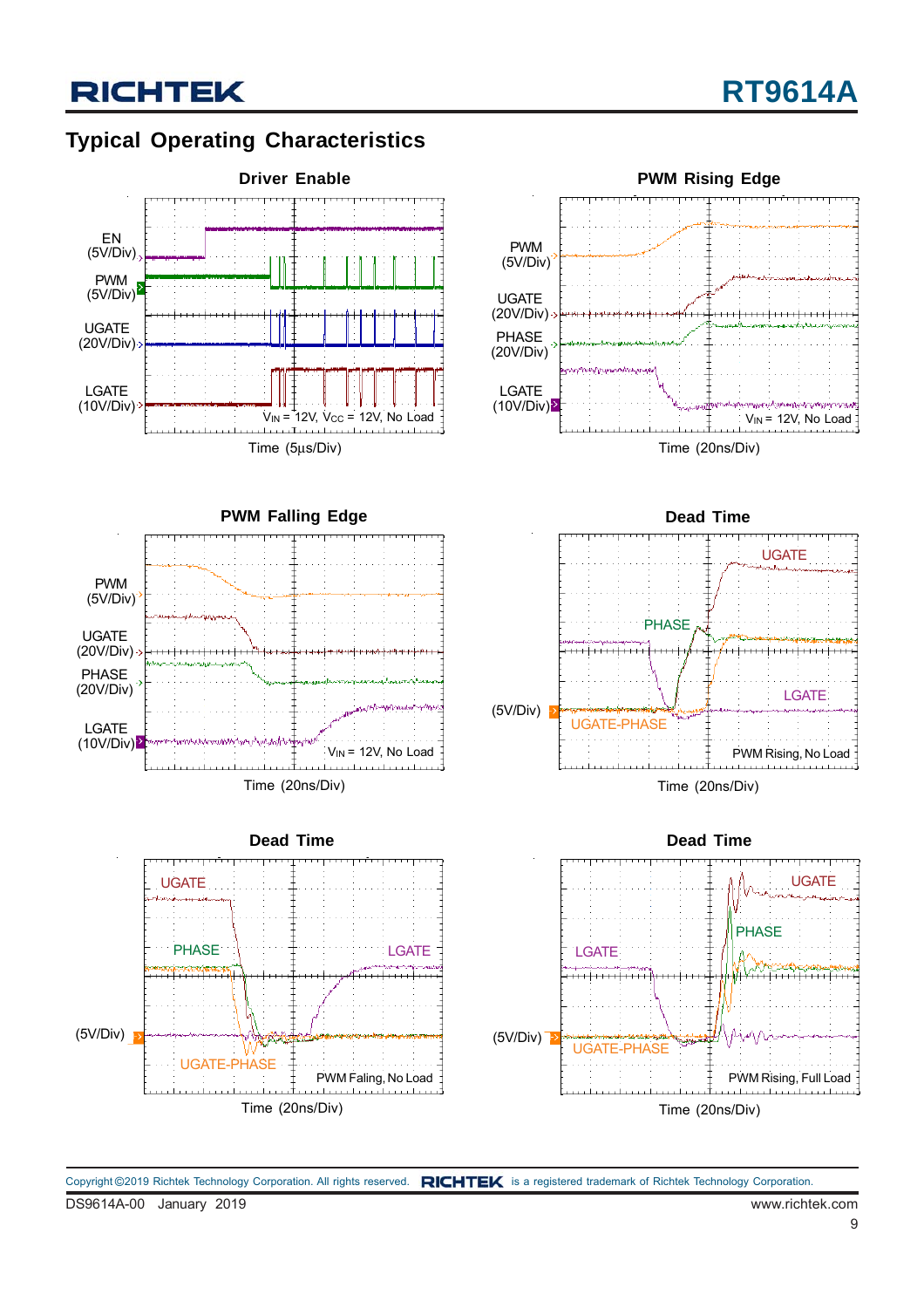

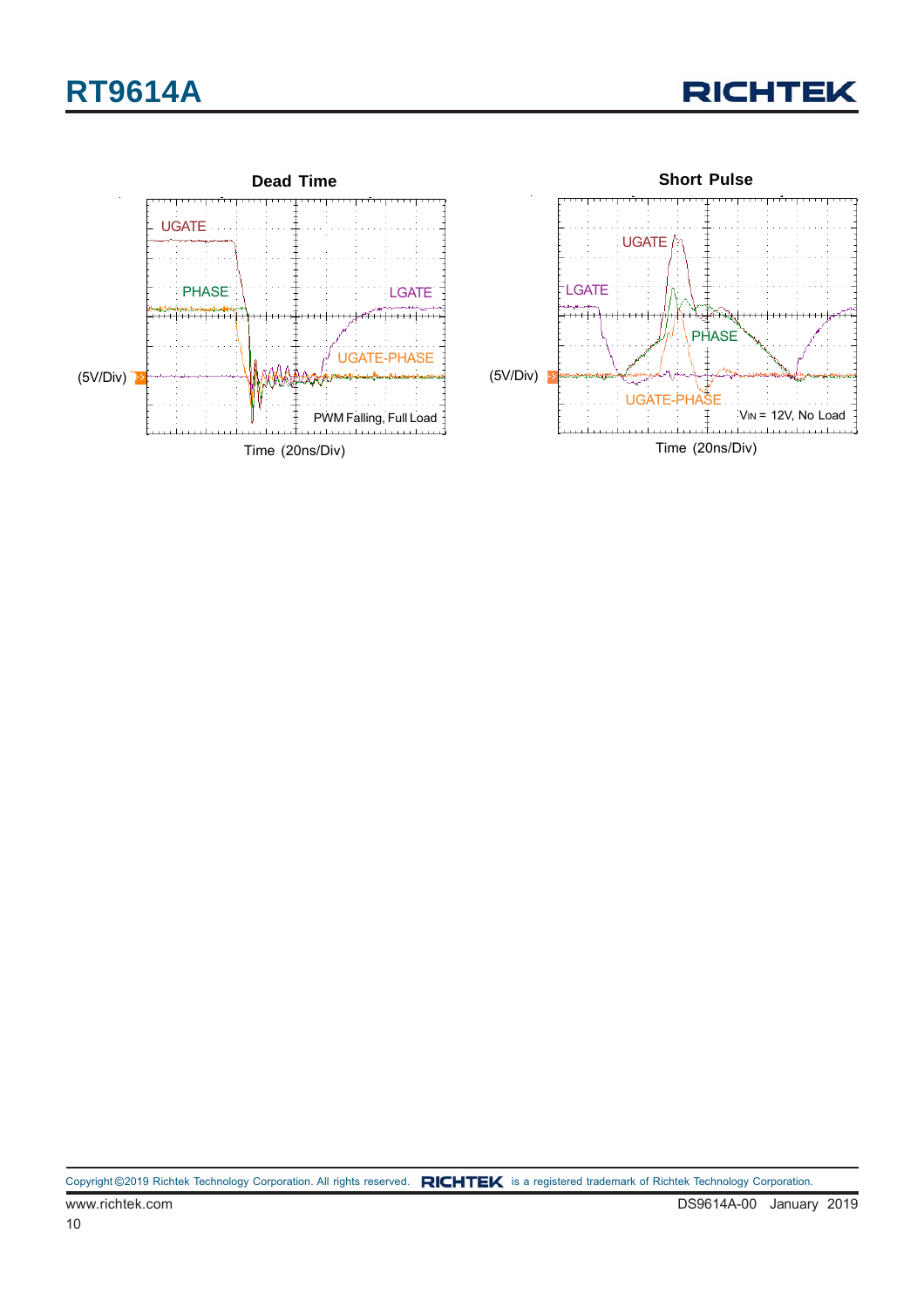### **Application Information**

#### **Driving Capability**

The basic requirements for a gate driver of MOSFET include an ability to source a sufficient voltage that has to greater than  $V_{GS(th)}$  of selected MOSFET, and the satisfactory driving capability for selected MOSFET to achieve target switching frequency and performance. This section describes an example of a MOSFET's gate driver for an N-Channel MOSFET.

The MOSFET's switching behavior is affected by the parasitic components between the devices. That is gateto-source  $C_{GS}$ , gate-to-drain  $C_{GD}$  and drain-to-source  $C_{DS}$ . Besides, during the MOSFET turning on/off transition, C<sub>GD</sub> and C<sub>GS</sub> are charged or discharged through the gate. Hence, the gate driver of MOSFET must consider the variation on those parasitic capacitors. The MOSFET parasitic capacitances can be found in MOSFET datasheet, which is expressed as  $C_{ISS}$ ,  $C_{OSS}$  and  $C_{RSS}$ .

 $C<sub>ISS</sub> = C<sub>GS</sub> + C<sub>GD</sub>$  $C<sub>oss</sub> = C<sub>GD</sub> + C<sub>DS</sub>$  $C<sub>RSS</sub> = C<sub>GD</sub>$ 

The following Figure 3 shows the equivalent circuit of highside MOSFET in turn-on transition.





The turn-on transition of high-side MOSFET is broken up into 5 intervals as shown in Figure 4. According to Figure 4, the gate-to-source voltage and driving current in interval  $t_1$  Hs and  $t_2$  Hs can be expressed as follows :

$$
V_{GS_HS}(t) = V_{CC} \times (1 - e^{\frac{-t}{(R_{UGATE_SR} + R_{G_HS})C_{ISS_HS}}})
$$
  

$$
i_{g_HS}(t) = \frac{V_{CC}}{(R_{UGATE_SR} + R_{G_HS})} \times e^{\frac{-t}{(R_{UGATE_SR} + R_{G_HS})C_{ISS_HS}}}
$$

The interval  $t_1$  <sub>HS</sub> and  $t_2$  <sub>HS</sub> are defined as

$$
t_{1_HS} = (R_{UGATE\_SR} + R_{G_HS})
$$
\n
$$
\times C_{ISS_HS} \times ln(\frac{V_{CC}}{V_{CC} - V_{TH_HS}})
$$
\n
$$
t_{2_HS} = (R_{UGATE\_SR} + R_{G_HS})
$$
\n
$$
\times C_{ISS_HS} \times ln(\frac{V_{CC} - V_{TH_HS}}{V_{CC} - V_{GP_HS}})
$$

When  $V_{GS_HS}$  reaches to  $V_{GP_HS}$ , MOSFET enters to miller plateau and the driving current diverts to discharge  $C<sub>GD</sub>$  HS for facilitating the rapid voltage change across on  $V_{DS-HS}$ . The driving current in interval  $t_3$   $_{HS}$  is shown as follows

$$
i_{g_HS}(t) = \frac{V_{CC} - V_{GP_HS}}{R_{UGATE_SR} + R_{G_HS}}
$$

The  $t_3$   $_{HS}$  can be calculated as

$$
t_{3_HS} = \frac{V_{IN}}{V_{CC} - V_{GP_{MS}}} \times (R_{UGATE_{SR}} + R_{G_{MS}}) \times C_{GD_{MS}}
$$

Finally, the  $V_{GS}$  Hs is continuously charged from  $V_{GP}$  Hs to  $0.9V_{CC}$  and the high-side MOSFET is fully turned on. The  $V_{GS_HS}$  in interval  $t_{4_HS}$  can be presented by

 $-<sup>t</sup>$ 

$$
V_{GS_HS}(t) =
$$

$$
(V_{GP\_HS} - V_{CC}) \times e^{\frac{\overbrace{(R_{UGATE\_SR+RG\_HS})C_{ISS\_HS}}}{(R_{UGATE\_SR+RG\_HS})C_{ISS\_HS}}} + V_{CC}
$$

The  $t_4$   $_{HS}$  can be calculated as

$$
t_{4_HS} = (R_{UGATE\_SR} + R_{G_HS})
$$
  
 
$$
\times C_{ISS_HS} \times ln\left(\frac{V_{CC} - V_{GP_HS}}{0.1 V_{CC}}\right)
$$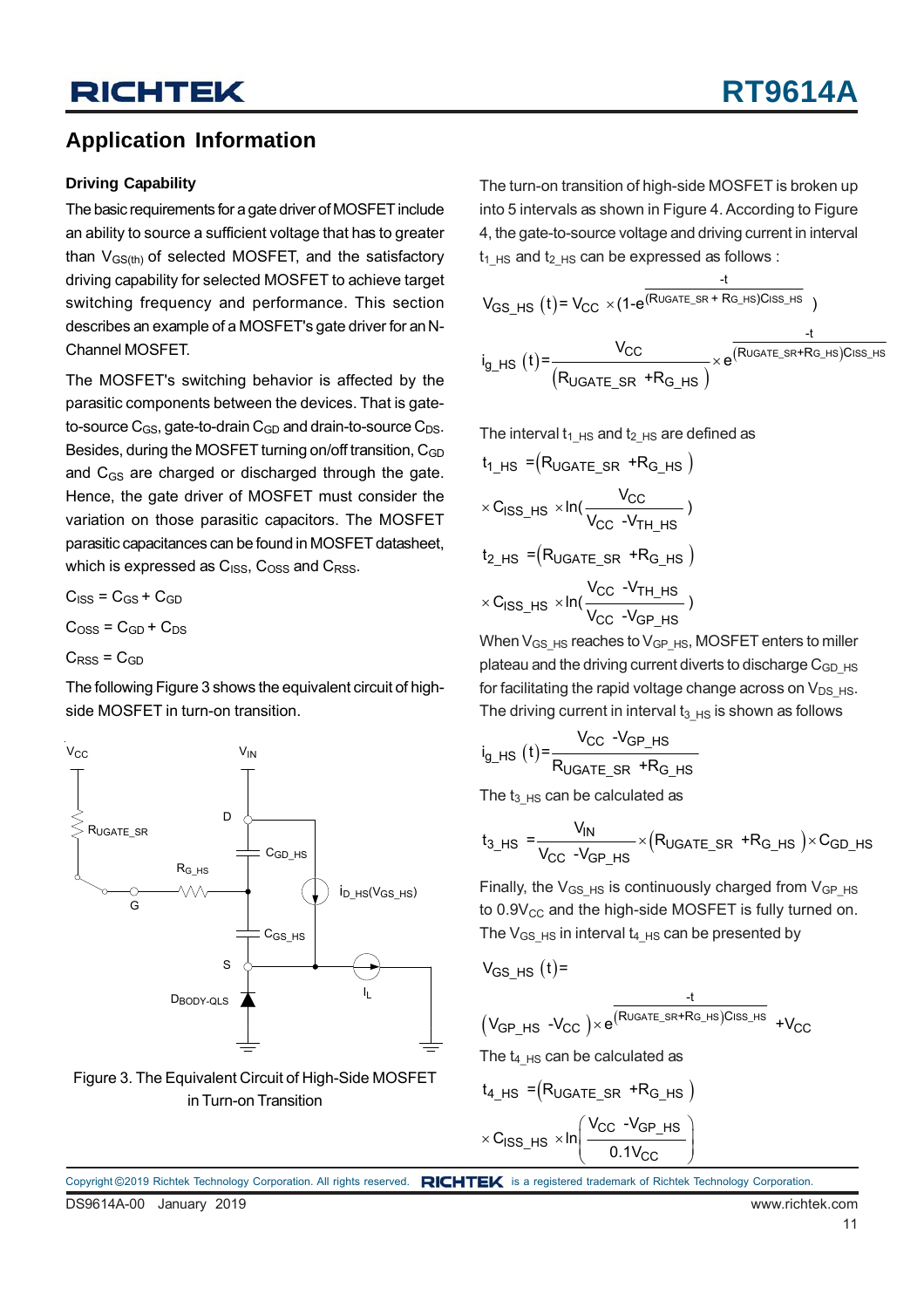

Figure 4. Timing Interval of High-Side MOSFET During Turn-On Transition

The following Figure 5 illustrates the equivalent circuit of high-side MOSFET during turn-off transition.



Figure 5. The Equivalent Circuit of High-Side MOSFET in Turn-off Transition

Referring to Figure 6, the timing interval of high-side MOSFET turned off can be separated into 5 regions, and the gate-to-source voltage and driving current in interval  $t_6$  <sub>HS</sub> and  $t_7$  <sub>HS</sub> can be derived as follows :

$$
V_{GS\_HS}(t) = V_{CC} \times e^{\frac{-t}{(R_{UGATE\_SK+RG\_HS})C_{ISS\_HS}}}
$$

 $V_{\text{GS\_HS}}(t) = \frac{-V_{\text{GS\_HS}}(t)}{1 - \sum_{i=1}^{n} \frac{1}{i}}$ UGATE\_SK <sup>+</sup>KG\_HS -V<sub>GS HS</sub> (t  $i_{g_H}$  is  $(t)$  =  $\frac{f_{g_H}}{R_{UGATE\_SK} + R_{G,HS}}$ , the symbol "minus"

represents the inverse direction of driving current.

The interval  $t_6$  <sub>HS</sub> and  $t_7$  <sub>HS</sub> are defined as follows :

$$
t_{6_HS} = (R_{UGATE\_SK} + R_{G_HS}) \times C_{ISS_HS} \times ln\left(\frac{10}{9}\right)
$$
  
\n
$$
t_{7_HS} = (R_{UGATE\_SK} + R_{G_HS})
$$
  
\n
$$
\times C_{ISS_HS} \times ln\left(0.9 \frac{V_{CC}}{V_{GP_HS}}\right)
$$

When  $V_{GS}$  Hs falls to  $V_{GP}$  Hs, MOSFET enters to miller plateau and the driving current diverts to charge C<sub>GD</sub> Hs. The driving current in interval  $t_{8-HS}$  is shown as follows

$$
i_{g_H} = \frac{-V_{GP_H}S}{R_{UGATE_S} + R_{G_H}S}
$$
, the symbol "minus"

represents the inverse direction of driving current.

The interval  $t_8$   $_{HS}$  can be calculated as

$$
t_{8_HSS} = \frac{V_{IN}}{V_{GP_HSS}} \times (R_{UGATE_SK} + R_{G_HSS}) \times C_{GD_HSS}
$$

Finally, the  $V_{GS-HS}$  further decreases to  $V_{TH-HS}$  from  $V_{GP-HS}$ and the high-side MOSFET is fully turned off. The  $V_{GS-HS}$ of interval  $t_{9_HS}$  can be presented in following equation.

$$
V_{GS\_HS}(t) = V_{GP\_HS} \times e^{\frac{-t}{(R_{UGATE\_SK+RG\_HS})C_{ISS\_HS}}}
$$

The interval t<sub>9</sub> $H_S$  can be calculated as

$$
t_{9_HS} = (R_{UGATE\_SK} + R_{G_HS})
$$
  

$$
\times C_{ISS_HS} \times ln \left( \frac{V_{GP_HS}}{V_{TH_HS}} \right)
$$

Copyright ©2019 Richtek Technology Corporation. All rights reserved. RICHTEK is a registered trademark of Richtek Technology Corporation.

## RICHTEL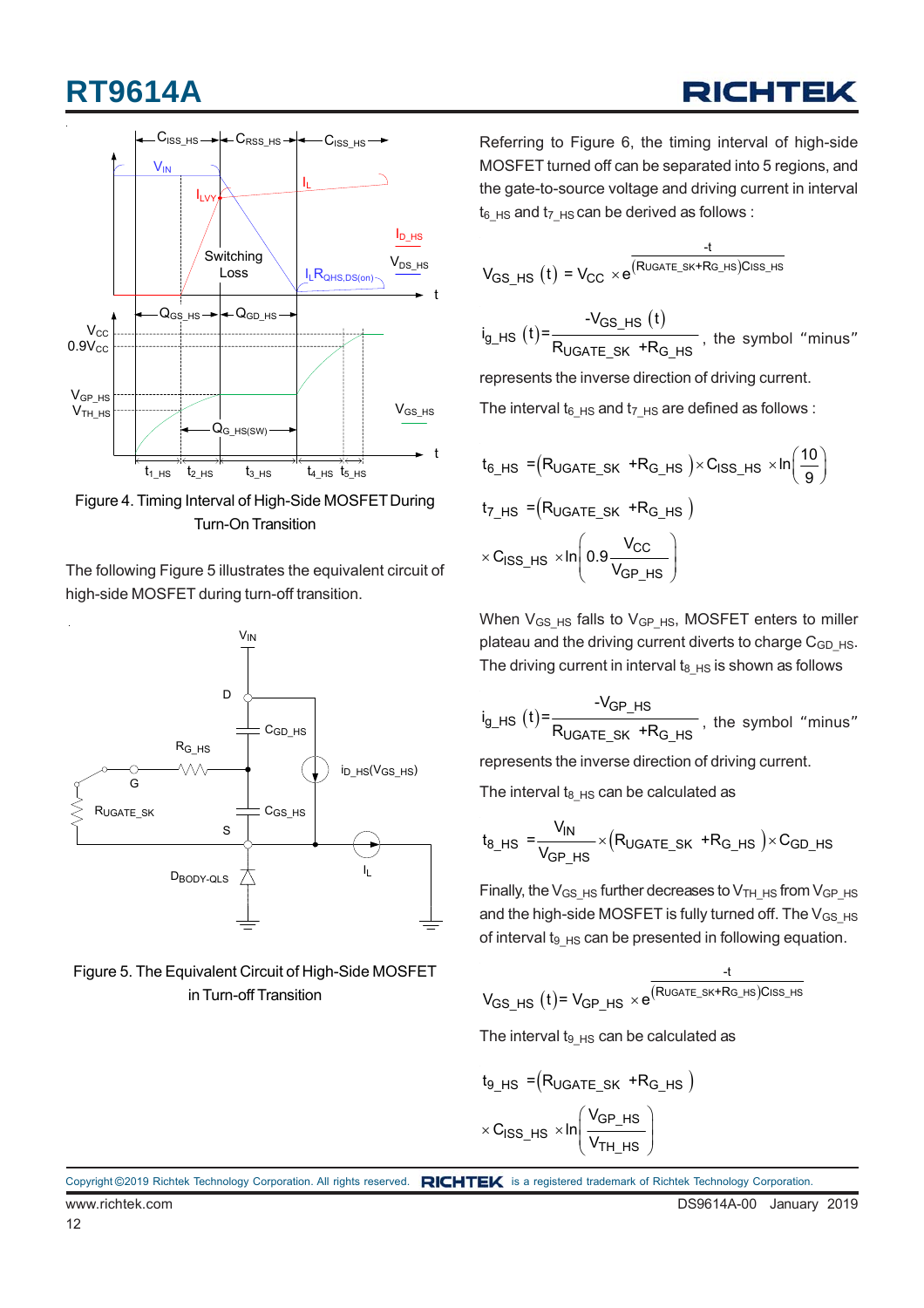

Figure 6 Timing Interval of High-Side MOSFET During Turn-off Transition.

Here is an example for driving capability calculation that input voltage and driver voltage of synchronous buck converter are all 12V (VIN = 12V, VCC = 12V). The selected high-side MOSFET is CSD17301Q5A whose  $C_{ISS} =$ 2660pF,  $C_{GD}$  = 80pF,  $V_{TH}$  = 1.1V,  $V_{GP}$  = 1.32V and R<sub>G</sub> = 1.3Ω.

Therefore, the maximum driving current for CSD17301Q5A during turning on period can be calculated as follows :

 $I_{g_HSS_{max}} = I_{g_HSS}(0)$ (R<sub>UGATE SR</sub> +R<sub>G HS</sub> ) (R∪GATE\_SR+RG\_HS)Ciss\_HS -0  $CC \qquad \qquad (R \cup G \cap F \cup G) \cap R \cup G \cap F \cap F \cap G \cap F \cap G \cap F$ UGATE\_SR <sup>+</sup>KG\_HS  $=\frac{12}{12} \times e^{0} = 4A$ V = e  $R_{UGATE}$  sr  $+R$ 1.7+1.3  $\times$  $\times$ 

Further, the timing intervals of turn-on transition are expressed in following equations.

$$
t_{1\text{H}} = (R_{UGATE\_SR} + R_{G\_HS})
$$
\n
$$
\times C_{ISS\_HS} \times ln\left(\frac{V_{CC}}{V_{CC} - V_{TH\_HS}}\right)
$$
\n
$$
= (1.7 + 1.3) \times 2660p \times ln\left(\frac{12}{12 - 1.1}\right) = 0.77ns
$$
\n
$$
t_{2\text{H}} = (R_{UGATE\_SR} + R_{G\_HS})
$$
\n
$$
\times C_{ISS\_HS} \times ln\left(\frac{V_{CC} - V_{TH\_HS}}{V_{CC} - V_{GP\_HS}}\right)
$$
\n
$$
= (1.7 + 1.3) \times 2660p \times ln\left(\frac{12 - 1.1}{12 - 1.32}\right) = 0.16ns
$$
\n
$$
t_{3\text{H}} = \frac{V_{IN}}{V_{CC} - V_{GP\_HS}} \times (R_{UGATE\_SR} + R_{G\_HS})
$$
\n
$$
\times C_{GD\_HS} = \frac{12}{12 - 1.32} \times (1.7 + 1.3) \times 80p = 0.27ns
$$
\n
$$
t_{4\text{H}} = (R_{UGATE\_SR} + R_{G\_HS})
$$
\n
$$
\times C_{ISS\_HS} \times ln\left(\frac{V_{CC} - V_{GP\_HS}}{0.1 V_{CC}}\right)
$$
\n
$$
= (1.7 + 1.3) \times 2660p \times ln\left(\frac{12 - 1.32}{0.1 \times 12}\right) = 17.44ns
$$

Finally, fully turned CSD17301Q5A on needs to take about 18.64ns by using RT9414A as gate driver of MOSFET.

t<sub>TOTAL\_ON</sub> = t<sub>1\_HS</sub> +t<sub>2\_HS</sub> +t<sub>3\_HS</sub> +t<sub>4\_HS</sub>  $= 0.77n+0.16n+0.27n+17.44n=18.64ns$ 

As operating in turn-off region, the maximum of driving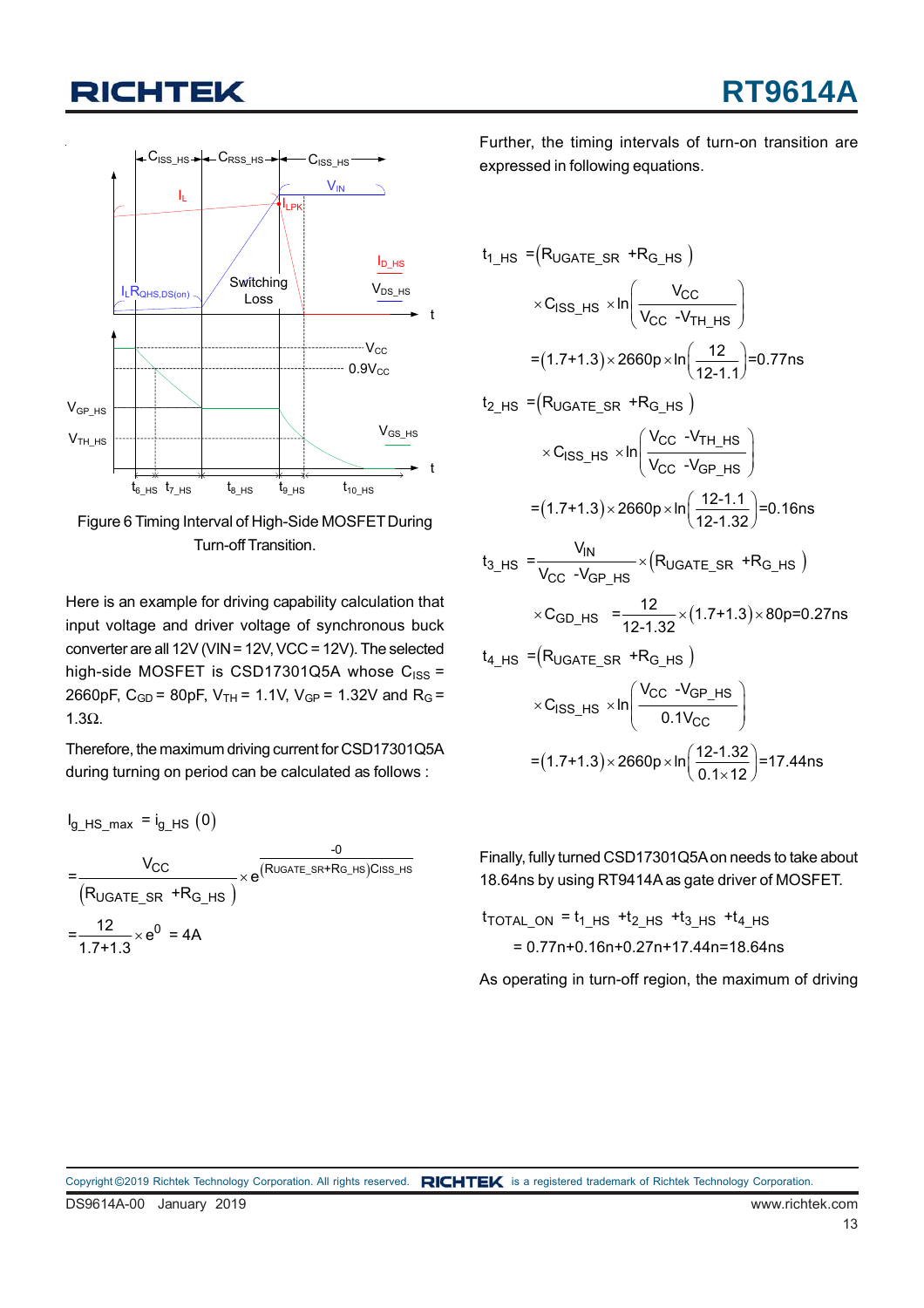

current for CSD17301Q5A is defined.

$$
i_{g_HS_{max}} = i_{g_HS} (0)
$$
  
= 
$$
\frac{-v_{GS_HS}(0)}{R_{UGATE_SK} + R_{G_HS}} = \frac{-12}{1.4 + 1.3} = -4.44A
$$

Further, the timing intervals of turn-off transition are expressed in following equations.

$$
t_{6\text{--HS}} = (R_{UGATE\_SK} + R_{G\text{--HS}}) \times C_{ISS\text{--HS}} \times \ln\left(\frac{10}{9}\right)
$$

$$
= (1.4 + 1.3) \times 2660p \times \ln\left(\frac{10}{9}\right) = 0.76 \text{ns}
$$

 $\mathsf{t}_{\mathsf{7\_HS}}$  = $(\mathsf{R}_{\mathsf{UGATE\_SK}}$  + $\mathsf{R}_{\mathsf{G\_HS}}$   $)$ 

$$
\times \text{C}_{\text{ISS\_HS}} \times \ln\left(0.9 \frac{\text{V}_{\text{CC}}}{\text{V}_{\text{GP\_HS}}}\right)
$$
  
= (1.4+1.3) \times 2660p \times ln\left(0.9 \frac{12}{1.32}\right) = 15.1ns

$$
t_{8\text{--HS}} = \frac{v_{\text{IN}}}{V_{\text{GP}\text{--HS}}} \times (R_{\text{UGATE}\text{--SK}} + R_{\text{G}\text{--HS}}) \times C_{\text{GD}\text{--HS}}
$$

$$
= \frac{12}{1.32} \times (1.4 + 1.3) \times 80 \text{p} = 1.96 \text{ns}
$$

 $(R_{UGATE SK}$  +R<sub>G HS</sub>) × C<sub>ISS HS</sub> × In  $\frac{VGP_HS}{V}$  $=(1.4+1.3)\times 2660p \times \ln\left(\frac{1.32}{1.1}\right) = 1.31n s$ 9\_HS <sup>=</sup>(¤UGATE\_SK <sup>+R</sup>G\_HS )<sup>x U</sup>ISS\_HS TH\_HS V  $t_{9}$   $_{HS}$  = (R<sub>UGATE SK</sub> +R<sub>G HS</sub> )×C<sub>ISS HS</sub> × In  $\times$  C<sub>ISS\_HS</sub>  $\times$ In $\left(\frac{\text{V}_{\text{GP\_HS}}}{\text{V}_{\text{TH\_HS}}}\right)$ 1.1  $\times$  2660p  $\times$  In $\left(\frac{1.32}{1.1}\right)$ =1.31n  $\times$ 

The minimum turn-off request time for CSD17301Q5A by using RT9614A is expressed as follows :

t<sub>total\_off</sub> =t<sub>6\_HS</sub> +t<sub>7\_HS</sub> +t<sub>8\_HS</sub> +t<sub>9\_HS</sub>  $=0.76n+15.1n+1.96n+1.31n=19.13ns$ 

Selecting a proper MOSFET, matching up with RT9614A, can reduce the MOSFET turning on/off intervals which can improve the efficiency and speed up the switching frequency for the system.

#### **Power loss of MOSFET**

The synchronous buck converter is a widely used in low voltage and high current application fields, such as CPU peripherals. Hence, the high efficiency is always the concern. For improving the efficiency for the whole system, the power losses for every selected device need to be broken up. The section is going to introduce the power losses on MOSFET, which can be divided into two categories, conduction loss and switching loss.

The conduction loss of high-side MOSFET can be represented to

$$
P_{\text{COND(QHS)}} = I_{D(\text{QHS},\text{RMS})}^2 \times R_{\text{QHS},\text{DS(on)}}
$$

The conduction loss of low-side MOSFET can be calculated by

$$
P_{\text{COND(QLS)}} = I_{D(QLS,RMS)}^2 \times R_{QLS,DS(on)}
$$

$$
+V_{F\_{LS}}\times(I_{LPK}\times t_{LGATEPDH}+I_{LVY}\times t_{HGATEPDH})\times f_{S}
$$

Where:

ID(QHS,RMS) is RMS current of high-side MOSFET.

R<sub>OHS,DS(on)</sub> is on-resistance of high-side MOSFET.

ID(QLS,RMS) is RMS current of low-side MOSFET.

RQLS,DS(on) is on-resistance of low-side MOSFET.

 $V_F$ <sub>LS</sub> is forward voltage drop of the low-side MOSFET body diode.

 $I_{LPK}$  is peak current of inductor

 $I_{LVT}$  is valley current of inductor. When the buck converter is operating in DEM, the  $I_{LVT}$  is equal to zero.

t<sub>LGATEPDH</sub> and t<sub>UGATEPDH</sub> are the propagation delay in gate driver of MOSFET.

 $f_S$  is switching frequency.

#### **Driver Loss :**

The driver loss can be defined as follows :

 $\mathsf{P}_\mathsf{Loss\_GDRV\_HS}$  =Q $_{\mathsf{G\_HS}}$   $\times$  V $_{\mathsf{CC}}$   $\times$  f $_{\mathsf{S}}$ 

 $\mathsf{P\!Loss\_GDRV\_LS}$  = $\mathsf{Q}_{\mathsf{G\_LS}}$   $\times \mathsf{V}_{\mathsf{CC}}$   $\times \mathsf{f}_{\mathsf{S}}$ 

**Where** 

 $Q<sub>G</sub>$   $_{HS}$  is the total gate charge of high-side MOSFET

 $Q<sub>G LS</sub>$  is the total gate charge of low-side MOSFET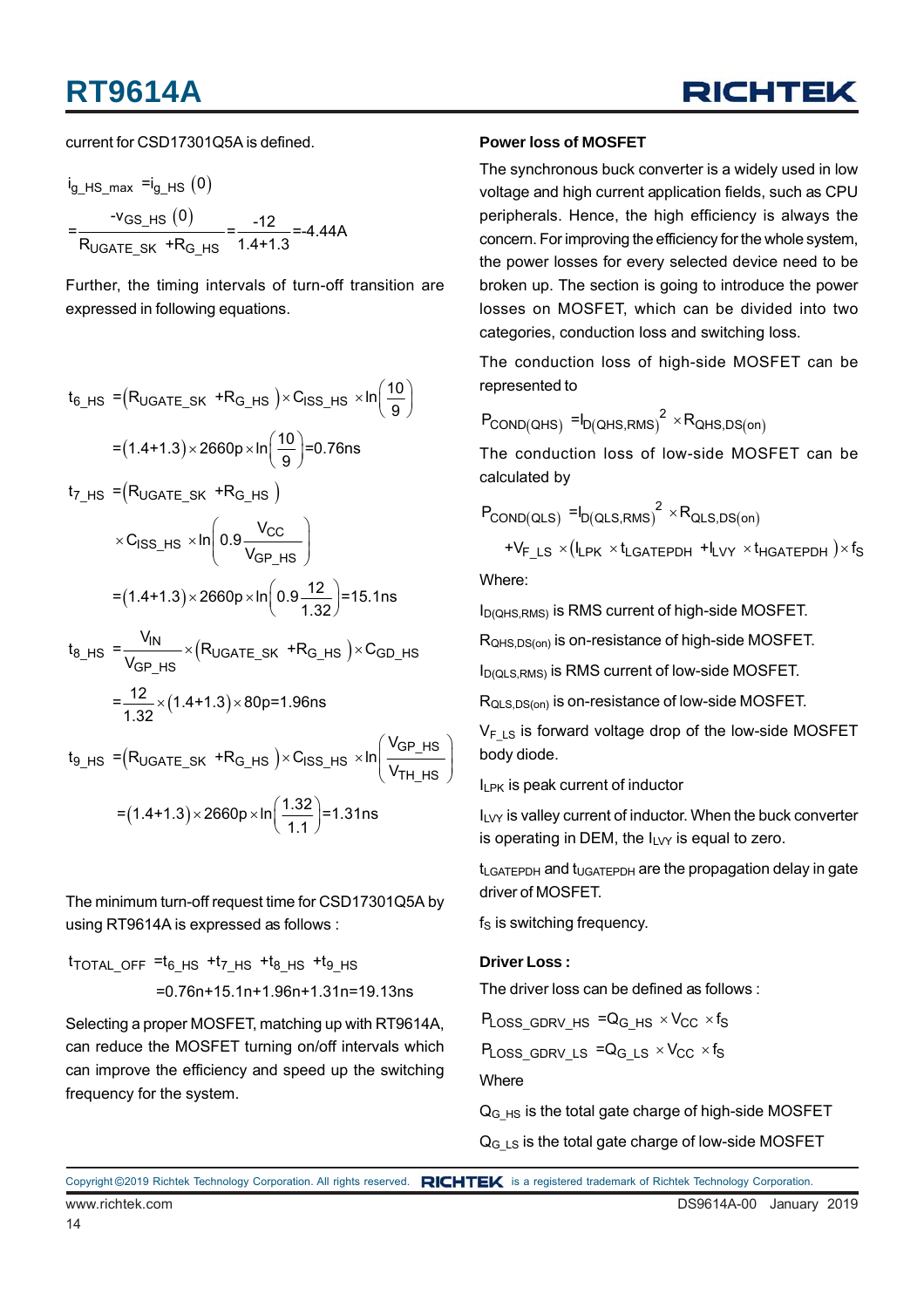**RT9614** 

The switching loss of high/low-side MOSFET can further be classified as turning on/off losses,  $C_{\text{OSS}}$  loss and reverse recovery loss caused by MOSFET body diode.

#### **High-side MOSFET :**

Referring to equation  $(x)$  and  $(x)$ , the turn-on switching loss of high-side MOSFET can be derived as follows :

$$
P_{\text{Loss},\text{HS\_ON}} = \frac{1}{2} \times V_{\text{IN}} \times I_{\text{LVY}} \times (t_{2\text{--HS}} + t_{3\text{--HS}}) \times f_{\text{S}}
$$

Referring to equation  $(x)$  and  $(x)$ , the turn-off switching loss of high-side MOSFET can be derived as follows :

$$
P_{\text{Loss,HS\_OFF}} = \frac{1}{2} \times V_{\text{IN}} \times I_{\text{LPK}} \times (t_{8\text{\_HS}} + t_{9\text{\_HS}}) \times f_{\text{S}}
$$

Further, because of  $C<sub>OSS</sub>$  charged and discharged for every switching cycle, the  $C<sub>OS</sub>$  loss of high-side MOSFET must be considered. The calculation of this loss is as follows

$$
P_{\text{Loss,HS\_COSS}} = \frac{1}{2} \times C_{\text{OSS\_HS}} \times V_{\text{IN}}^2 \times f_{\text{S}}
$$

#### **Low-side MOSFET**

The turn-on switching loss of low-side MOSFET can be obtained.

$$
P_{\text{Loss},\text{LS\_ON}} = \frac{1}{2} \times V_{F\_\text{LS}} \times I_{\text{LPK}} \times (t_{2\_\text{LS}} + t_{3\_\text{LS}}) \times f_{S}
$$

Where  $V_F$  is forward voltage drop of the low-side MOSFET body diode.

The interval  $t_2$  Ls and  $t_3$  Ls of turn-on low-side MOSFET are defined as

$$
t_{2\text{LS}} = (R_{\text{LGATE\_SR}} + R_{\text{G}\_\text{LS}}) \times C_{\text{ISS}\_\text{LS}}
$$
\n
$$
\times \ln \left( \frac{V_{CC} - V_{\text{TH}\_\text{LS}}}{V_{CC} - V_{\text{GP}\_\text{LS}}} \right)
$$
\n
$$
t_{3\_\text{LS}} = \frac{V_{F\_\text{LS}}}{V_{CC} - V_{\text{GP}\_\text{LS}}} \times (R_{\text{LGATE\_SR}} + R_{\text{G}\_\text{LS}}) \times C_{\text{GD}\_\text{LS}}
$$

The turn-off switching loss of low-side MOSFET can be obtained.

$$
P_{\text{Loss},\text{LS\_OFF}} = \frac{1}{2} \times V_{F\text{LS}} \times I_{\text{LVV}} \times (t_{8\text{LS}} + t_{9\text{LS}}) \times f_{\text{S}}
$$

The interval  $t_{8\text{ LS}}$  and  $t_{9\text{ LS}}$  of turn-off low-side MOSFET are defined as

$$
t_{8\_\text{LS}} = \frac{V_{F\_\text{LS}}}{V_{GP\_\text{LS}}} \times (R_{LGATE\_SK} + R_{G\_\text{LS}}) \times C_{GD\_\text{LS}}
$$

$$
t_{9\_\text{LS}} = (R_{LGATE\_SK} + R_{G\_\text{LS}}) \times C_{ISS\_\text{LS}} \times ln\left(\frac{V_{GP\_\text{LS}}}{V_{TH\_\text{LS}}}\right)
$$

The  $C<sub>OSS</sub>$  loss of low-side MOSFET is much smaller and it is generally ignored. However, in order to make the integrity of the loss calculation, it can refer to the following equation.

$$
P_{\text{Loss},\text{LS}\_\text{COSS}} = \frac{1}{2} \times C_{\text{OSS}\_\text{LS}} \times V_{\text{F}\_\text{LS}}^2 \times f_{\text{S}}
$$

Additionally, the reverse recovery loss is existing in the body diode of low-side MOSFET when high-side MOSFET is turning on and low-side MOSFET is in off-state. The following equation is the reverse recovery loss.

PLOSS, LS RR = QRR LS  $\times$  V<sub>IN</sub>  $\times$  f<sub>S</sub>

Where  $Q_{RR\;LS}$  is reverse recovery charge of low-side MOSFET body diode.

Consequently, through to understand the power loss distributions on MOSFET, it helps to improve the efficiency and raise the system performance.

#### **Bootstrap Capacitor Selection**

For saving more power consumption, the transitional bootstrap circuit is replaced by FET switch which is integrated to RT9614A for more space saving. Now, only connect an external capacitor  $(C_{\text{BOOT}})$  between BOOT and PHASE. For effectively turning the high-side MOSFET on, the storage energy in  $C_{\text{BOOT}}$  needs to greater than the total gate charge of high-side MOSFET.

The value of bootstrap capacitor is defined by :

$$
C_{BOOT} \geq \frac{Q_g}{\Delta V_{BOOT}}
$$

**Where** 

Q<sub>g</sub>: Total gate charge

 $\Delta V_{\text{BOOT}}$  =  $V_{\text{CC}}$  -  $V_{\text{TH}}$ 

 $\Delta V_{\text{BOOT}}$  : Maximum allowable voltage drop on bootstrap capacitor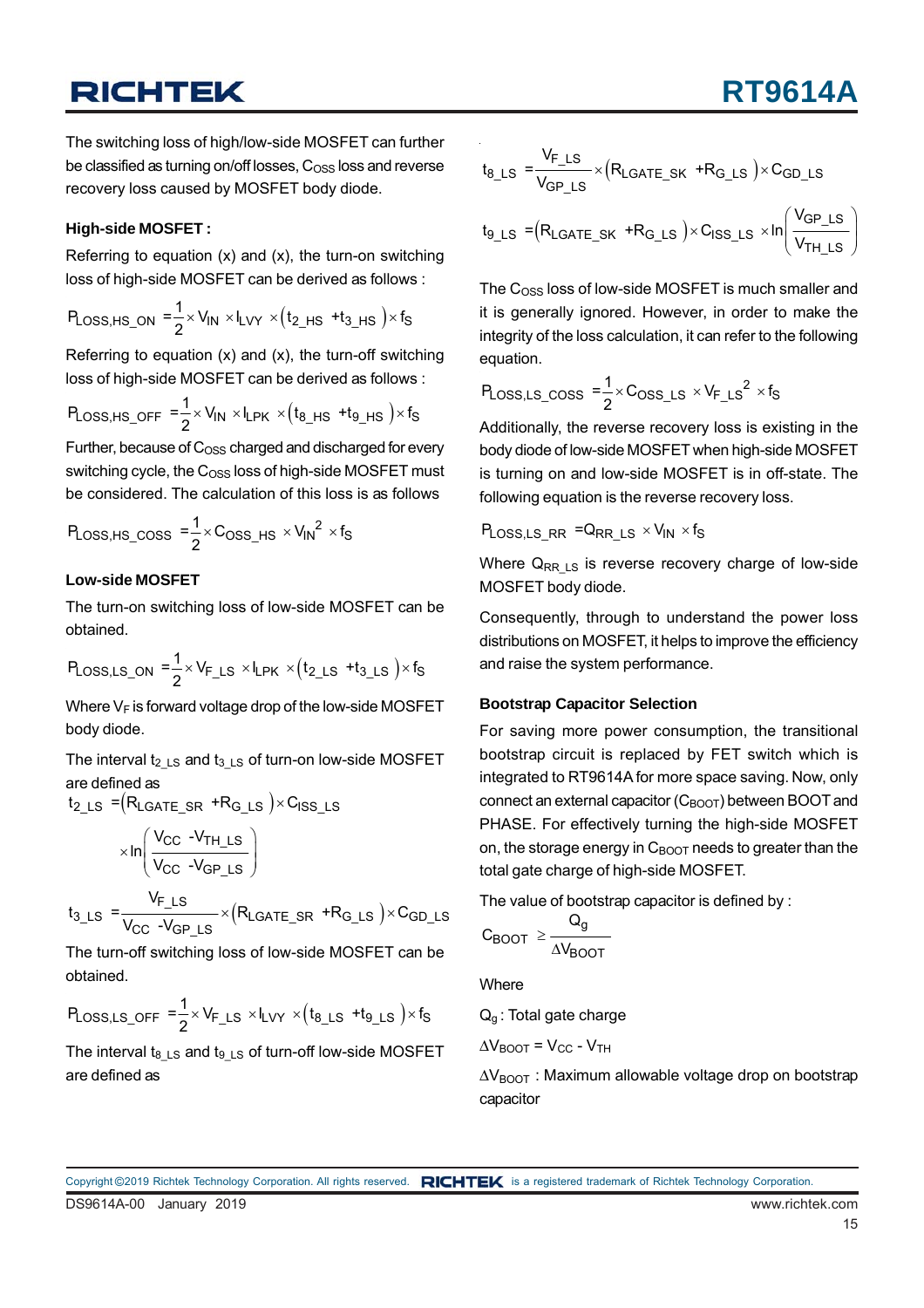$V_{CC}$ : Supply voltage of gate driver

V<sub>TH</sub>: Threshold voltage of the high-side MOSFET

The theoretically  $C_{\text{BODT}}$  is illustrated in Figure 7. Moreover, the selection of  $C_{\text{BODT}}$  should be considered additionally these effects of DC de-rating, AC de-rating and thermal de-rating. Suggest to use ceramic capacitor as  $C_{\text{BNOT}}$  who provides good local de-coupling by low ESR.



**Bootstrap Capacitance vs. Boot Ripple Voltage**

Figure 7 Bootstrap Capacitance vs. Boot Ripple Voltage Power Dissipation

The power dissipation is related to switching frequency and total gate charge of the selected MOSFET. Calculating the power dissipation in gate drivers of MOSFET is essential to ensure the safe operation. In general design, the power dissipation does not allow larger than specified value and the operation junction temperature should be less than 125°C.

Figure 8 shows the power dissipation test circuit.  $C_L$  and  $C_U$  are the UGATE and LGATE load capacitors, respectively. The bootstrap capacitor value is 0.1μF. Figure 9 shows the curves of power dissipation. The power dissipation is proportional to the frequency and load capacitance. The higher operated frequency and load capacitance cause the higher power dissipation.



Figure 8. Power Dissipation Test Circuit



Figure 9. Power Dissipation vs Frequency

#### **Thermal Considerations**

The junction temperature should never exceed the absolute maximum junction temperature  $T_{J(MAX)}$ , listed under Absolute Maximum Ratings, to avoid permanent damage to the device. The maximum allowable power dissipation depends on the thermal resistance of the IC package, the PCB layout, the rate of surrounding airflow, and the difference between the junction and ambient temperatures. The maximum power dissipation can be calculated using the following formula :

$$
P_{D(MAX)} = (T_{J(MAX)} - T_A) / \theta_{JA}
$$

where  $T_{J(MAX)}$  is the maximum junction temperature,  $T_A$  is the ambient temperature, and  $\theta_{JA}$  is the junction-to-ambient thermal resistance.

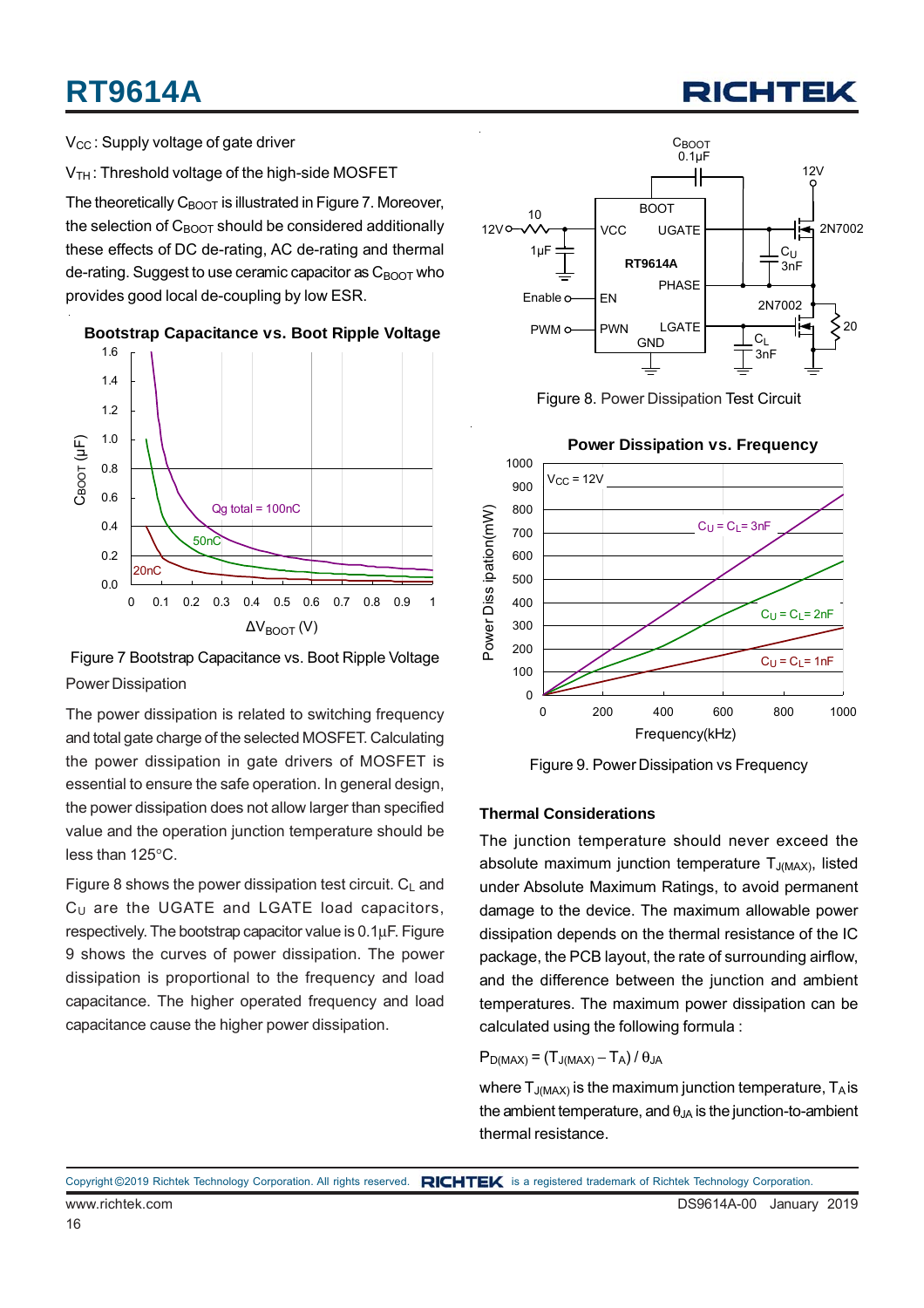For continuous operation, the maximum operating junction temperature indicated under Recommended Operating Conditions is 125°C. The junction-to-ambient thermal resistance,  $\theta_{JA}$ , is highly package dependent. For a WDFN-8L 3x3, the thermal resistance,  $\theta_{JA}$ , is 31°C/W on a standard JEDEC 51-7 high effective-thermal-conductivity four-layer test board. The maximum power dissipation at  $T_A$  = 25°C can be calculated as below :

P<sub>D(MAX)</sub> = (125°C – 25°C) / (31°C/W) = 3.22W for a WDFN-8L 3x3 package.

The maximum power dissipation depends on the operating ambient temperature for the fixed  $T_{J(MAX)}$  and the thermal resistance,  $θ_{JA}$ . The derating curves in Figure 10 allows the designer to see the effect of rising ambient temperature on the maximum power dissipation.



Figure 10. Derating Curve of Maximum Power Dissipation

#### **Layout Consideration**

The parasitic inductance of PCB and power device could affect the switching characteristics to aggravate PHASE ring, and further decrease efficiency. Hence, to improve the drawbacks caused by PCB layout, these layout rules must be considered.

 Place the RT9614A as close as possible to the MOSFETs for reducing the parasitic components between the devices.

- ▶ Place the VCC bypass capacitor as close as possible to the VCC pin. It can help to eliminate the high frequency components caused by switching high/lowside MOSFET.
- Bootstrap capacitor should be placed as close as possible to the BOOT pin and PHASE pin for minimizing the parasitic inductances and reducing the high current trace path including the bootstrap capacitor, GND, VCC bypass capacitor and drain-to-source of low-side MOSFET.
- The paths of gate drivers (UGATE, PHASE, LGATE, GND) should be short and wide so that the parasitic impedance can be reduced. The UGATE and PHASE traces of the high-side driver should be directly connected to gate and source terminals of high-side MOSFET. Moreover, the PHASE trace for gate driver should be independent for the high current path. Similarly, use same rule for LGATE and GND traces on low-side driver.
- $\triangleright$  Keep the source terminal of high-side MOSFET as close as possible to the drain terminal of the low-side MOSFET. Likewise, keep the connection between source terminal of low-side MOSFET and GND wide and short. Consequently, the impedance between the high/ low-side MOSFET and GND can be minimized.
- If changing layers is required, it should use at least two vias for reducing the parasitic inductance.
- Avoid the PWM and enable trace being close to the switching node, otherwise these might suffer from noise interference with high dV/dt.

Copyright ©2019 Richtek Technology Corporation. All rights reserved. RICHTEK is a registered trademark of Richtek Technology Corporation.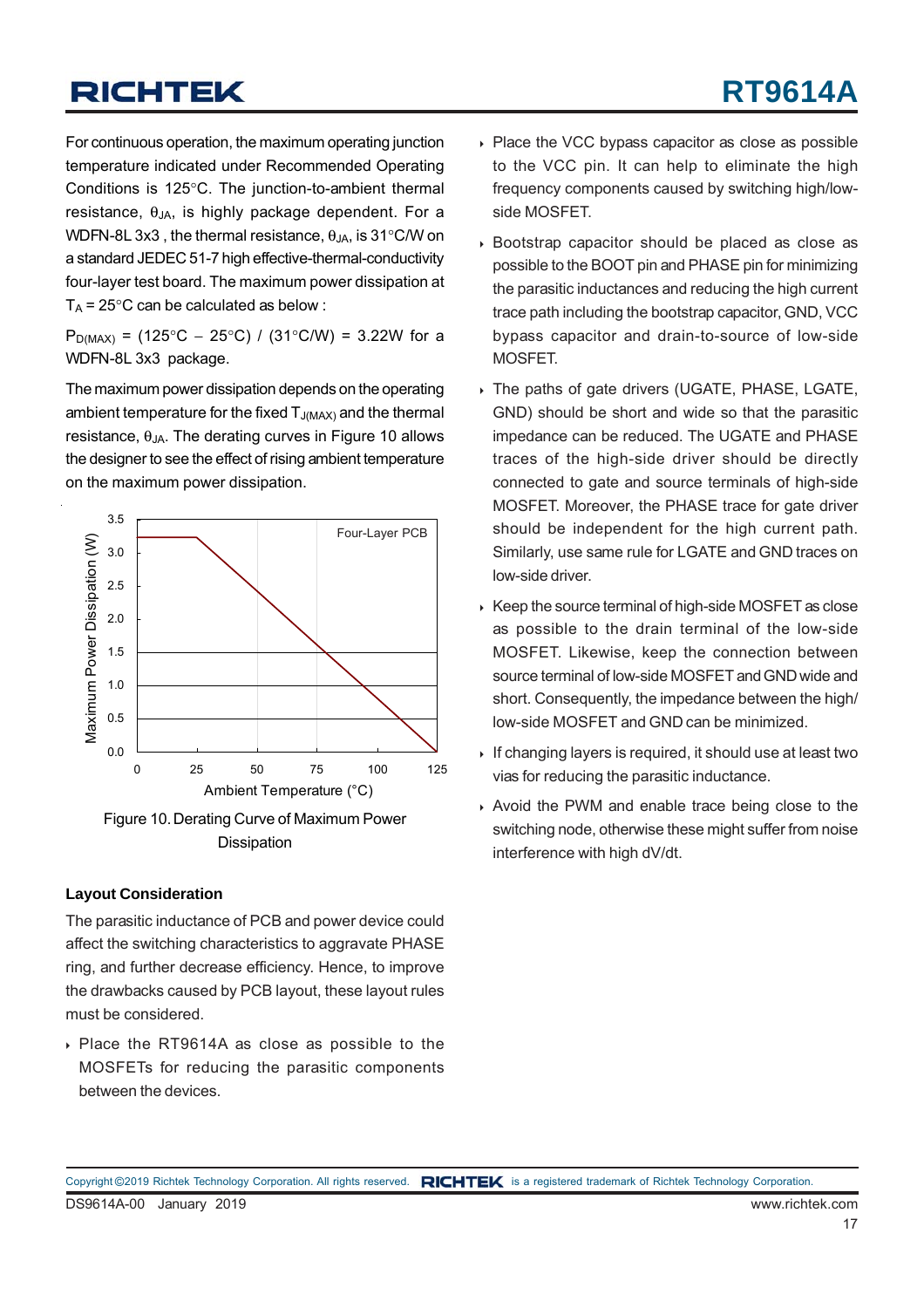

### **Outline Dimension**





**DETAILA** Pin #1 ID and Tie Bar Mark Options

Note : The configuration of the Pin #1 identifier is optional, but must be located within the zone indicated.

| Symbol         |       | <b>Dimensions In Millimeters</b> | Dimensions In Inches |       |  |  |
|----------------|-------|----------------------------------|----------------------|-------|--|--|
|                | Min   | Max                              | Min                  | Max   |  |  |
| A              | 0.700 | 0.800                            |                      | 0.031 |  |  |
| A1             | 0.000 | 0.050                            | 0.000                | 0.002 |  |  |
| A3             | 0.175 | 0.250                            | 0.007                | 0.010 |  |  |
| b              | 0.200 | 0.300                            | 0.008                | 0.012 |  |  |
| D              | 2.950 | 3.050                            | 0.116                | 0.120 |  |  |
| D <sub>2</sub> | 2.100 | 2.350                            | 0.083                | 0.093 |  |  |
| Е              | 2.950 | 3.050                            | 0.116                | 0.120 |  |  |
| F <sub>2</sub> | 1.350 | 1.600                            | 0.053                | 0.063 |  |  |
| е              |       | 0.650                            |                      | 0.026 |  |  |
|                | 0.425 | 0.525                            | 0.017<br>0.021       |       |  |  |

**W-Type 8L DFN 3x3 Package**